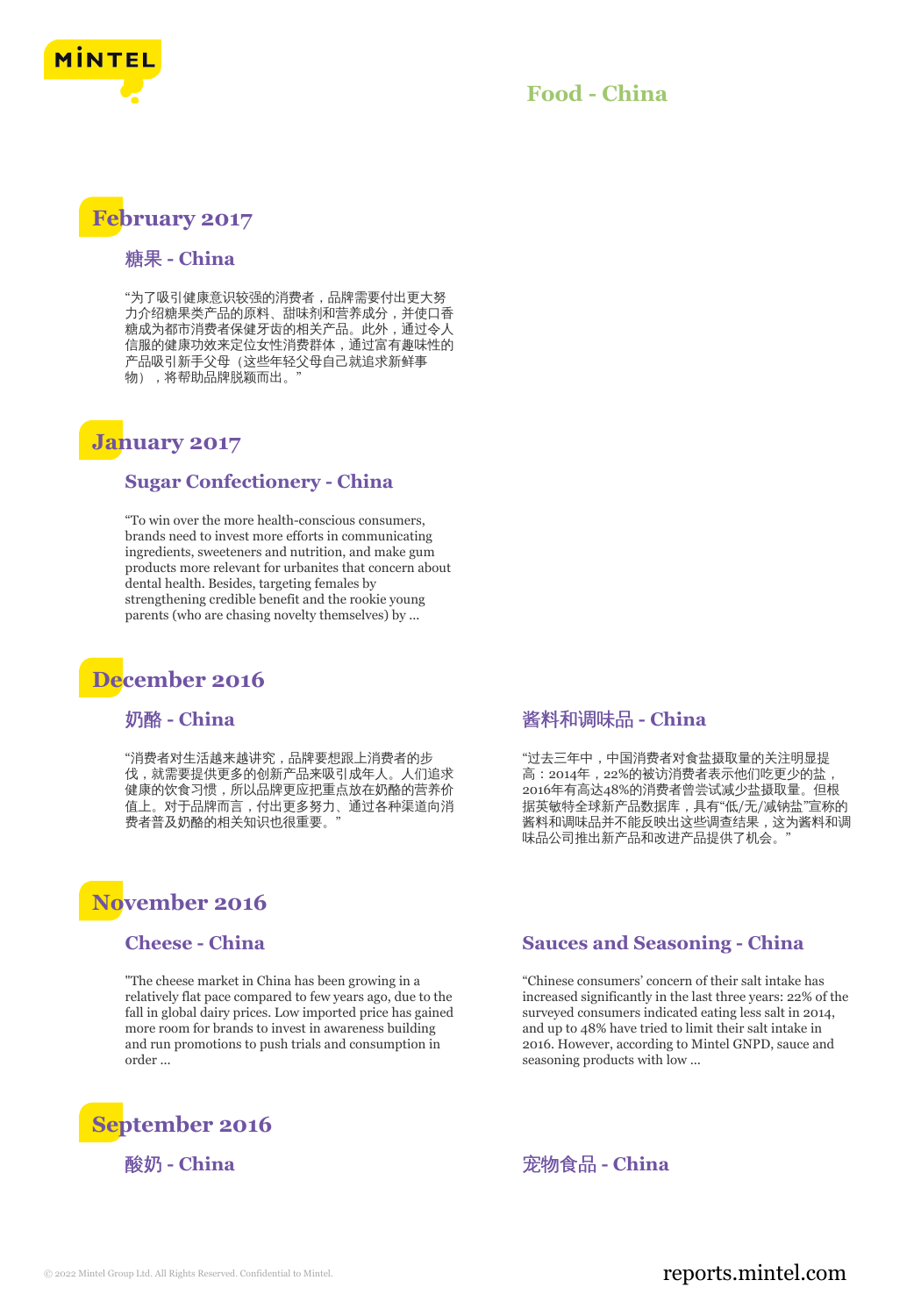

## **Food - China**

"产品持续升级和不断强调天然及更高营养价值将有助吸 引新消费者和保留当前用户;与其同时,品牌还可以通过 创新迎合消费者对奢华酸奶,以及在外出就餐时期望在菜 单上看到更多酸奶/乳酸菌饮料的需求。

**–** 顾菁,研究总监

# **August 2016**

#### **Yogurt - China**

"Constant product upgrading and continued emphasis on naturalness and higher nutritional values will help draw consumers in and keep current users, while there are also innovation opportunities to appeal to the rising interest in super indulgent variants and a need for yogurt/yogurt drinks as a menu item while eating ...

## 早餐 **- China**

"中国消费者对早餐食品的需求呈层级分布。除了饱腹感 和营养等基本需求以外,消费者也愿意为能够节省时间的 便捷型产品和服务支付溢价。与此同时,他们也青睐具有 提神功效的早餐食品。除了食品本身外,餐厅餐饮环境也 日益重要。舒适、有趣的就餐环境不仅能为食品收取溢 价,同时也能够吸引那些希望在周末享受不同早餐体验的 消费者。'

# **July 2016**

## **Breakfast Foods - China**

"Chinese consumers have developed hierarchical needs for breakfast. Besides the basic needs for satiety and nutrition, people are willing to trade up to products and services that can help them save time and add convenience to the eating process. Meanwhile they have started looking for super ingredients with energyboosting functions ...

## 巧克力 **- China**

"地域扩张将成为国外公司实现销量增长过程中面临的重 大问题。好时公司收购上海金丝猴食品的失败案例将为国 外公司在收购中国企业以增强当地分销实力起到警醒作 用。提升巧克力的健康形象对于实现品类增长至关重要。 此外,生产商也可以利用自身的专业性,进军其他品 类。"

"相比其他市场,在线渠道在中国宠物食品市场中格外重 要。这不仅是因为在线渠道是最受欢迎的购买渠道之一 同样也是因为在线电子商务分销网络能够帮助公司覆盖低 线级城市和农村地区, 而在这些地区, 宠物食品市场仍存 在充裕的发展良机。"

**–** 杨晴,研究分析师

## **Pet Food - China**

"Compared with other markets, online is an especially critical channel for the Chinese pet food market. Not only because it's one of the most popular purchase channels, but the e-commerce's distribution system enables companies to reach the lower tier cities and rural areas, where there are still lots of growth ...

## 预加工食品 **- China**

"便捷性是预加工食品的最普遍特征,但实际上"口味"却 是影响消费者做出购买决定的最重要因素。除了口味外, 消费者对"不含添加剂"的产品的兴趣持续升温,这一宣称 …<br>很可能会成为预加工食品行业的新标准。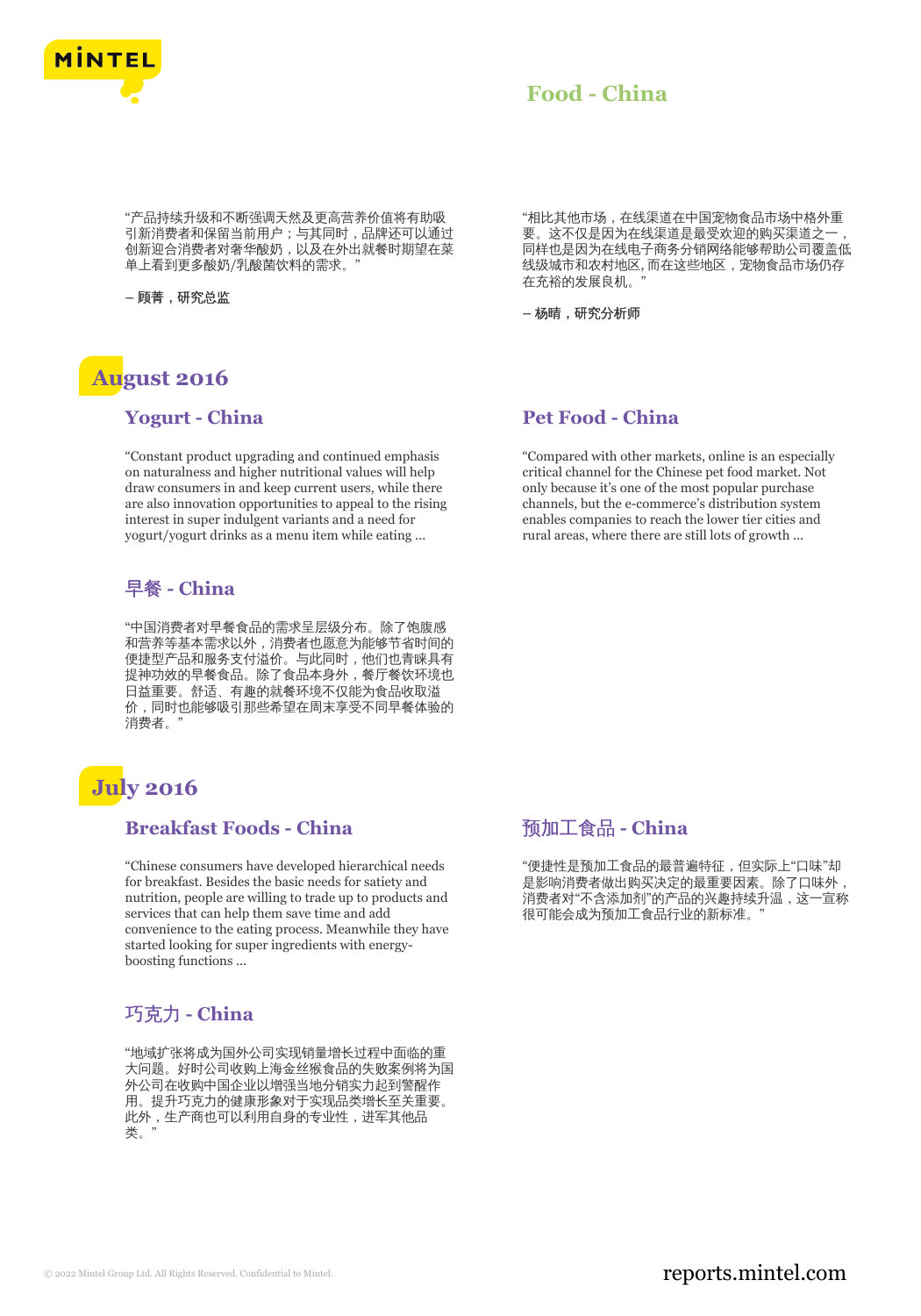

## **June 2016**

#### **Chocolate Confectionery - China**

"Geographical expansion will be the big issue for foreign companies to achieve sales growth. The lessons from Hershey's acquisition of Shanghai Golden Monkey will lead foreign players to be cautious when acquiring Chinese companies for their local distribution power. Enhancing the health image of chocolate is critical for the category's ...

# **April 2016**

## 饼干 **- China**

"饼干食用便捷、适合充饥的特色使其在早餐场合别具竞 争力。早餐饼干品牌应该关注美味和营养。消费者喜爱有 夹心/涂层以及添加谷物/坚果颗粒的早餐饼干。主打零食 类饼干的品牌可以敢于尝试口味、颜色和形状创新。搭配 食用的方式能够为消费者带来风味融合的体验,进而克服 饼干口感过干的问题。

## **March 2016**

#### **Biscuits, Cookies and Crackers - China**

"Their convenience and filling nature enable biscuits to be competitive within the breakfast occasion. Breakfast biscuits should focus on taste and nutritional richness. Consumers are drawn to breakfast biscuits with coatings/fillings and nuts/fruits bits. Snack-like biscuits could take bold steps in flavour, colour and shape innovation<sup>'</sup>

## 面条 **- China**

"方便面市场预计将在未来五年基本持平,在消费者健康 意识增强的情况下出现小幅下滑。为了推动增长,品牌需 要瞄准核心用户群(20多岁的消费者),各尽其能迎合 消费者的饮食偏好(如为零食场合提供更多的小包装方便 面,推出原料更好更考究的方便面)。同时,区域差异也 是品牌在全国各地推广不同的面条产品时应该予以重视的 关键因素。"

**–** 李宇静,高级研究分析师



## **Ready Meals - China**

"Convenience and fast to serve are the most common features in the ready meals category, but in fact 'taste' is considered as the most important purchase decision factor. Besides the taste, consumers' interest in 'additive-free' products has grown and the claim is likely to become a new norm in the ...

## 咸味零食 **- China**

"消费者在选购咸味零食时,口味是最重要的吸引点。厂 商应加大投资生产口味更丰富的零食产品。同时,产品形 式和包装方面的锐意创新也值得厂商斥资进行研发,这种 创新尤其有助于吸引年轻消费者和与进口零食相抗衡。品 牌还可以借鉴线上零食品牌的成功经验,并采取创新性品 牌战略来保持竞争力。"